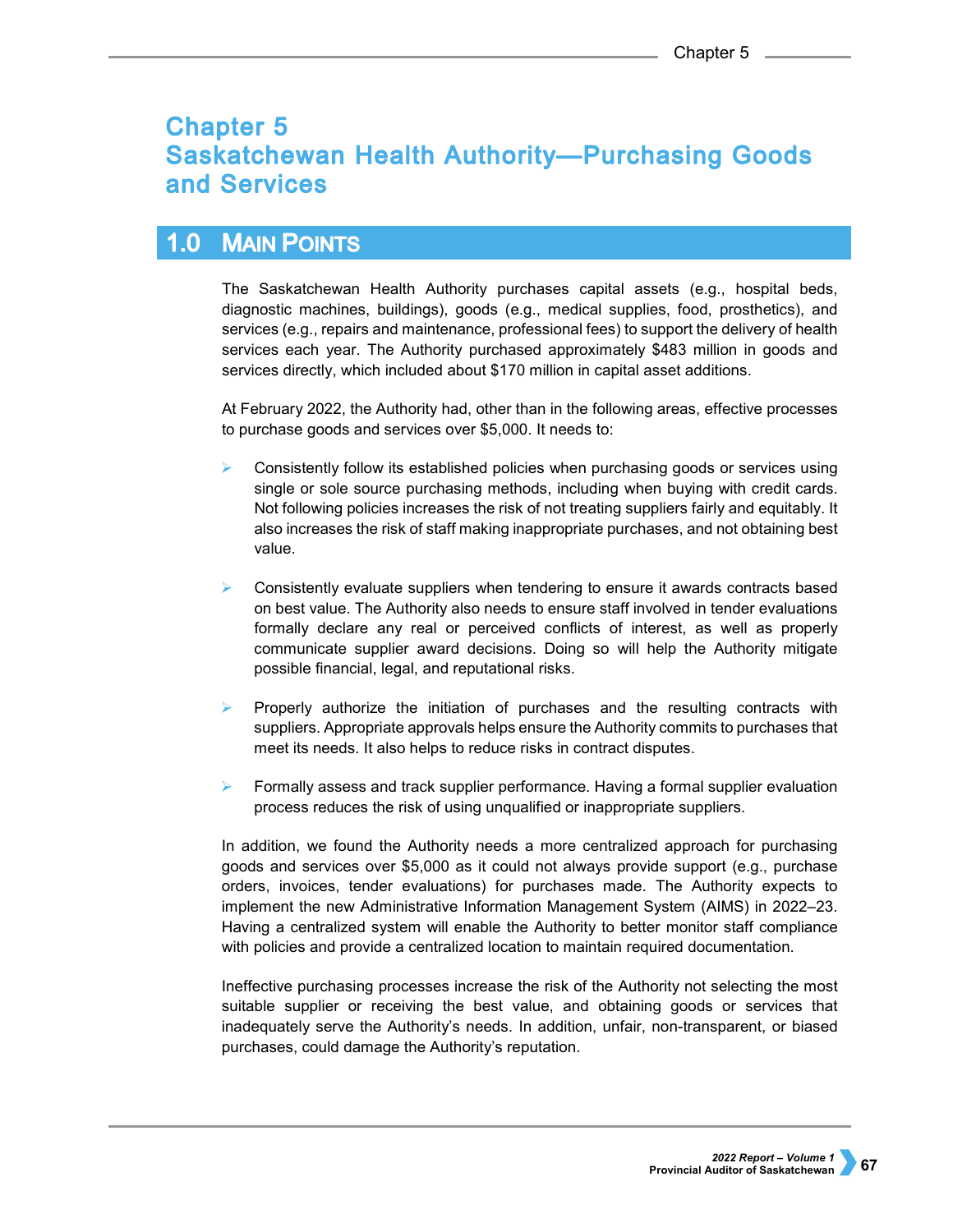#### $2.0\,$ **INTRODUCTION**

*The Provincial Health Authority Act* makes the Saskatchewan Health Authority responsible for planning, organizing, delivering, and evaluating health services within the province. Its mission is to improve Saskatchewan residents' health and well-being, every day, for everyone.[1](#page-1-0)

To help fulfill its mandate, the Authority purchases goods and services related to the delivery of health services. It purchases capital assets (e.g., hospital beds, diagnostic machines, buildings), goods (e.g., medical supplies, food, prosthetics), and services (e.g., repairs and maintenance, professional fees) to support the delivery of health services each year.

At December 1, 2021, the Authority had 615 contracts with suppliers for goods and services. From April 1, 2020 to February 3, 2022, the Authority publicly tendered 171 new contracts through the SaskTenders website.[2](#page-1-1) The Authority directly established and managed these contracts.

The audit did not include purchases made by the Authority under contracts established by [3](#page-1-2)sHealth.<sup>3</sup> 3sHealth manages contracts with more than 200 suppliers for goods and services. The Authority purchases goods and services under these contracts to ensure it receives best value; however, these contracts are not subject to the Authority's purchasing processes.

As set out in **Figure 1**, in 2020–21, the Authority purchased approximately \$483 million in goods and services directly, which included about \$170 million in capital asset additions. It also included purchases of \$15.1 million in response to the need for new COVID-19 related goods and services (e.g., hand sanitizer, COVID-19 test kits).

|                                                         | $2020 - 21$   | $2019 - 20$ |
|---------------------------------------------------------|---------------|-------------|
|                                                         | (in millions) |             |
| Capital asset additions                                 | \$170.3       | \$217.1     |
| Contracted out services (e.g., laundry services)        | 106.9         | 97.2        |
| Medical and surgical supplies                           | 168.3         | 150.9       |
| Operations, maintenance, and administration             | 474.6         | 456.4       |
| Total purchases of goods and services                   | \$920.1       | \$921.6     |
| Less: Purchases made on 3sHealth contracts <sup>A</sup> | (437.5)       | (371.1)     |
| Total purchases subject to audit                        | \$482.6       | \$550.5     |

## **Figure 1—The Authority's Purchases of Goods and Services**

Source: Saskatchewan Health Authority, *Annual Report to the Legislature 2020–2021*, pp. 40 and 63.

<sup>A</sup> Adapted from information provided by the Saskatchewan Health Authority on contracts established by 3sHealth and the *Annual Report to the Legislature 2020–2021*, amounts paid to suppliers, pp.186–208. The audit did not include purchases made by the Authority under contracts established by 3sHealth.

 <sup>1</sup> Saskatchewan Health Authority, *[Annual Report to the Legislature 2020–2021](https://www.saskhealthauthority.ca/sites/default/files/2021-07/2021-07-28-CEC-20-21SHAAnnualReport-vFinal.pdf)*, p. 5.

<span id="page-1-1"></span><span id="page-1-0"></span><sup>&</sup>lt;sup>2</sup> SaskTenders is the website that hosts public sector tender notices for Saskatchewan[. www.sasktenders.ca/content/public/](http://www.sasktenders.ca/content/public/Search.aspx) [Search.aspx](http://www.sasktenders.ca/content/public/Search.aspx) (16 November 2021).

<span id="page-1-2"></span> $3$  The Authority and 3sHealth have a Supply Chain Partnership Agreement that facilitates the purchase of goods and services for the Authority by negotiating provincial and national group purchasing contracts to obtain the best rates, terms, and conditions when buying goods and services. In 2015, our Office completed a purchasing audit at 3sHealth and made 13 recommendations. See our *[2015 Report – Volume 2](https://auditor.sk.ca/pub/publications/public_reports/2015/Volume_2/34_Health%20Shared%20Services.pdf)*, Chapter 34, for the original audit and *[2020 Report – Volume 1](https://auditor.sk.ca/pub/publications/public_reports/2020/Volume_1/CH%2014%20-%203sHealth%E2%80%94Procuring%20Goods%20and%20Services%20for%20Member%20Agencies.pdf)*, Chapter 14 for our most recent follow up showing all implemented recommendations.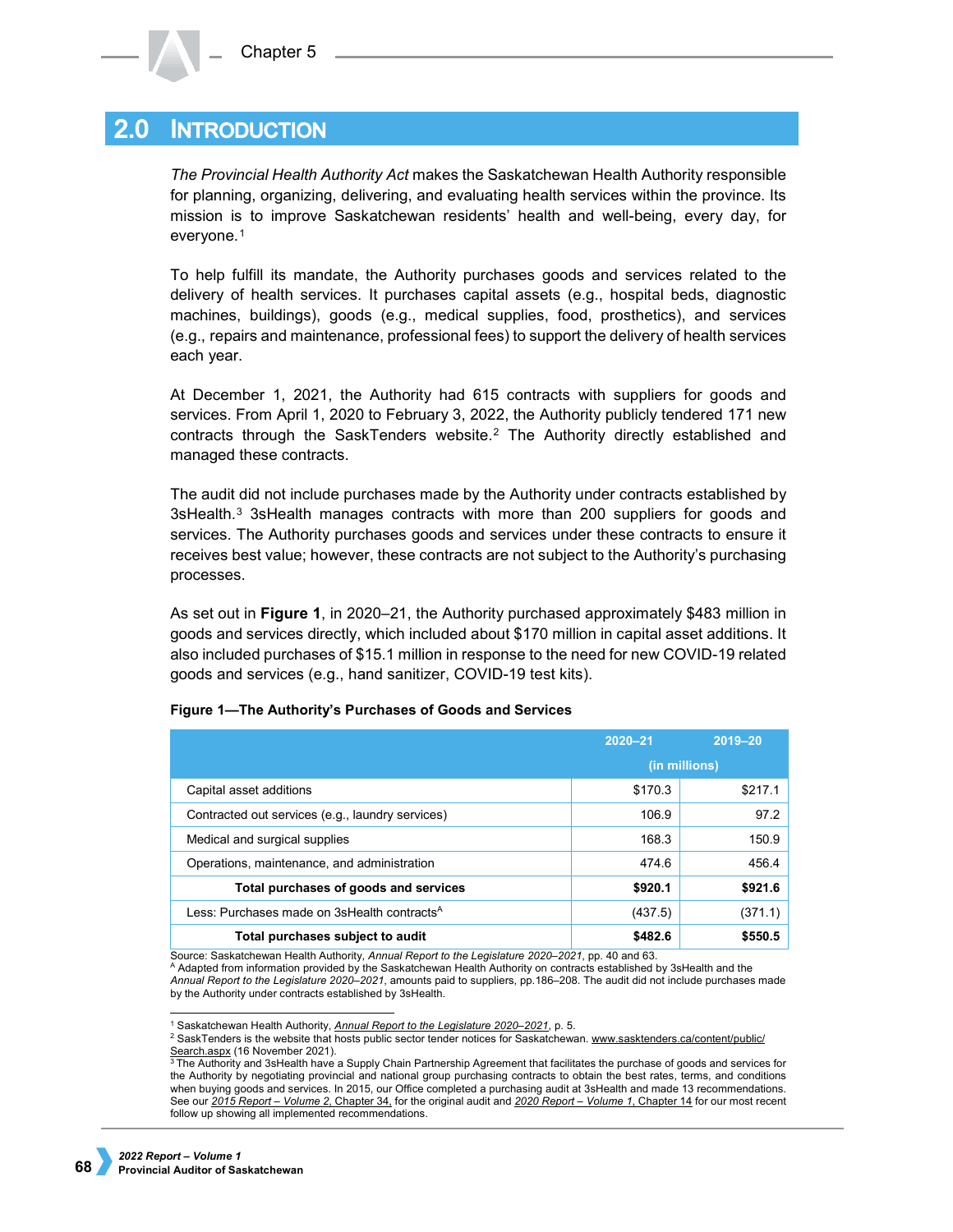The Authority has a centralized purchasing department responsible for purchasing goods and services over \$75,000 (over \$200,000 for construction). Supply chain personnel in various locations are responsible for purchases less than \$75,000.

At the beginning of the COVID-19 pandemic, the Authority acted quickly to purchase various goods, including personal protective equipment and medical devices. Having to purchase goods quickly increased the risk of the Authority not following its purchasing policies; however, having these goods readily available and purchased using its best-value approach remained important for the Authority to consistently deliver health services during the pandemic.

Ineffective purchasing processes increase the risk of the Authority not selecting the most suitable supplier or receiving the best value, and obtaining goods or services that inadequately serve the Authority's needs or specifications. In addition, unfair, nontransparent, or biased purchases, whether perceived or real, could damage the Authority's reputation.

#### **AUDIT CONCLUSION**  $3.0<sub>1</sub>$

**We concluded, for the period ended February 28, 2022, the Saskatchewan Health Authority had, other than in the following areas, effective processes to purchase goods and services over \$5,000. The Saskatchewan Health Authority needs to:**

- **Follow its policies when purchasing goods or services using single or sole source purchasing methods, including when purchasing with credit cards**
- **When tendering, consistently evaluate suppliers, obtain conflict of interest declarations from staff involved, and properly communicate supplier award decisions**
- **Properly authorize the initiation of purchases and the resulting contracts with suppliers**
- **Establish a process to assess and track supplier performance**

**Figure 2—Audit Objective, Criteria, and Approach** 

### **Audit Objective:**

To assess whether the Saskatchewan Health Authority had effective processes, for the period ending February 28, 2022, to purchase goods and services over \$5,000.

The scope of the audit did not include payments for salaries and benefits to Authority employees, medical remuneration and benefits, and grants to ambulance, healthcare organizations, and affiliates.<sup>A</sup> Although these purchases are a key component of the Authority's operations, grants, salaries and benefits are exempt from its purchasing policies.

### **Audit Criteria:**

Processes to:

- **1. Set policies for purchasing goods and services**
	- Maintain approved and clear policies for purchasing goods and services
	- Align policies with externally-imposed requirements (e.g., *New West Partnership Trade Agreement, Canadian Free Trade Agreement*, legislation)
	- Keep staff and suppliers informed of purchasing policies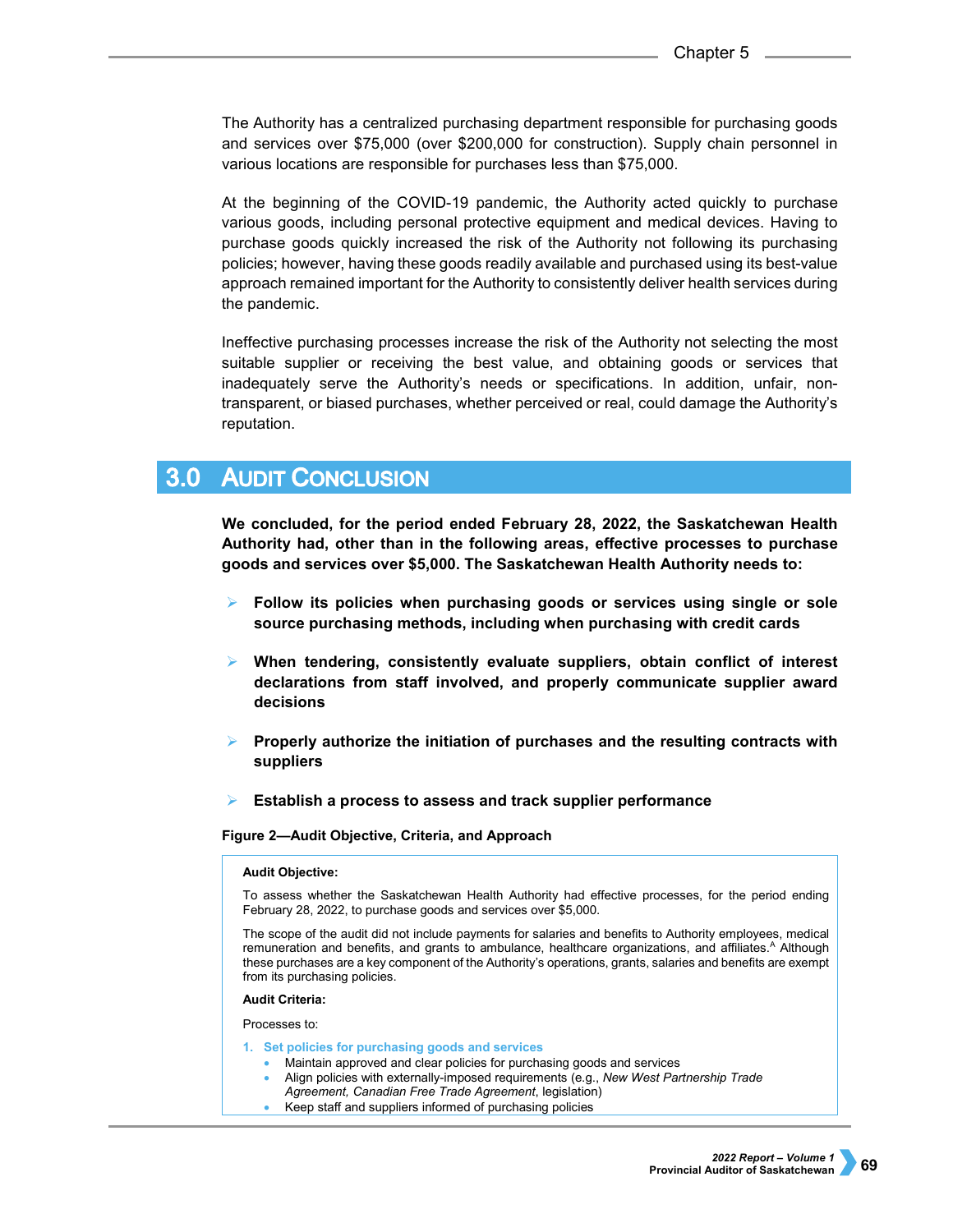

- Define the need, in sufficient detail, for suppliers' and agency's understanding
- Define specifications to encourage open and effective competition
- Specify other requirements (e.g., warranty, delivery, packaging, performance guarantees)
- Use specifications that align with relevant authorities (e.g., legislation, policies, agreements)

### **3. Treat potential suppliers equitably and fairly**

- Identify feasible sources of supply (e.g., sole source, invited bid)
- Document basis of sourcing decision (e.g., rationale for purchasing method)
- Obtain appropriate authorization to initiate purchase (e.g., approval to tender)
- Obtain quotes fairly (e.g., provide consistent information to suppliers at the same time)

### **4. Select suppliers for required goods and services**

- Evaluate potential suppliers for best value
- Document decision for supplier selection
- Obtain appropriate approval to buy goods and services
- Inform bidders of competitive purchasing decisions
- Formulate written contractual agreements

#### **5. Manage suppliers**

- Validate suppliers (e.g., new suppliers, changed information for existing suppliers)
- Pay suppliers in accordance with written contracts
- Track performance of key suppliers
- Report performance problems to suppliers
- Address supplier performance problems promptly

#### **Audit Approach:**

To conduct this audit, we followed the standards for assurance engagements published in the *CPA Canada Handbook—Assurance* (CSAE 3001). To evaluate the Authority's processes, we used the above criteria based on our related work, reviews of literature including reports of other auditors, and consultations with management. The Authority's management agreed with the above criteria.

We examined the Authority's criteria, policies, and procedures relating to purchasing goods and services. We interviewed staff responsible for the purchase of goods and services, including senior management. We assessed the Authority's purchasing processes by examining purchasing documentation (e.g., policies, tender documents, purchase orders, contracts, invoices). In addition, we tested samples of purchases (tenders, quotes, single and sole source, purchase cards, invoices) and supplier change forms.

<sup>A</sup> In 2020–21, the Authority paid \$2.8 billion for salaries and benefits, \$529.5 million for medical remuneration and benefits, and \$362.9 million in grants to ambulance services, healthcare organizations, and affiliates.

#### **KEY FINDINGS AND RECOMMENDATIONS** 4.0

#### $4.1$ More Centralized Approach to Purchasing Goods and Services Coming

The Saskatchewan Health Authority needs a more centralized approach for purchasing goods and services, which the Authority expects to implement with the new Administrative Information Management System (AIMS). The Authority plans to implement AIMS in 2022–23.

The Authority has a centralized purchasing department responsible for purchasing goods and services over \$75,000 (over \$200,000 for construction). However, supply chain personnel in various locations are responsible for purchases less than \$75,000.

As a result, we found the purchasing department does not know whether staff across the Authority are following the procurement policy (e.g., obtaining three quotes) and maintaining the proper support (e.g., invoices).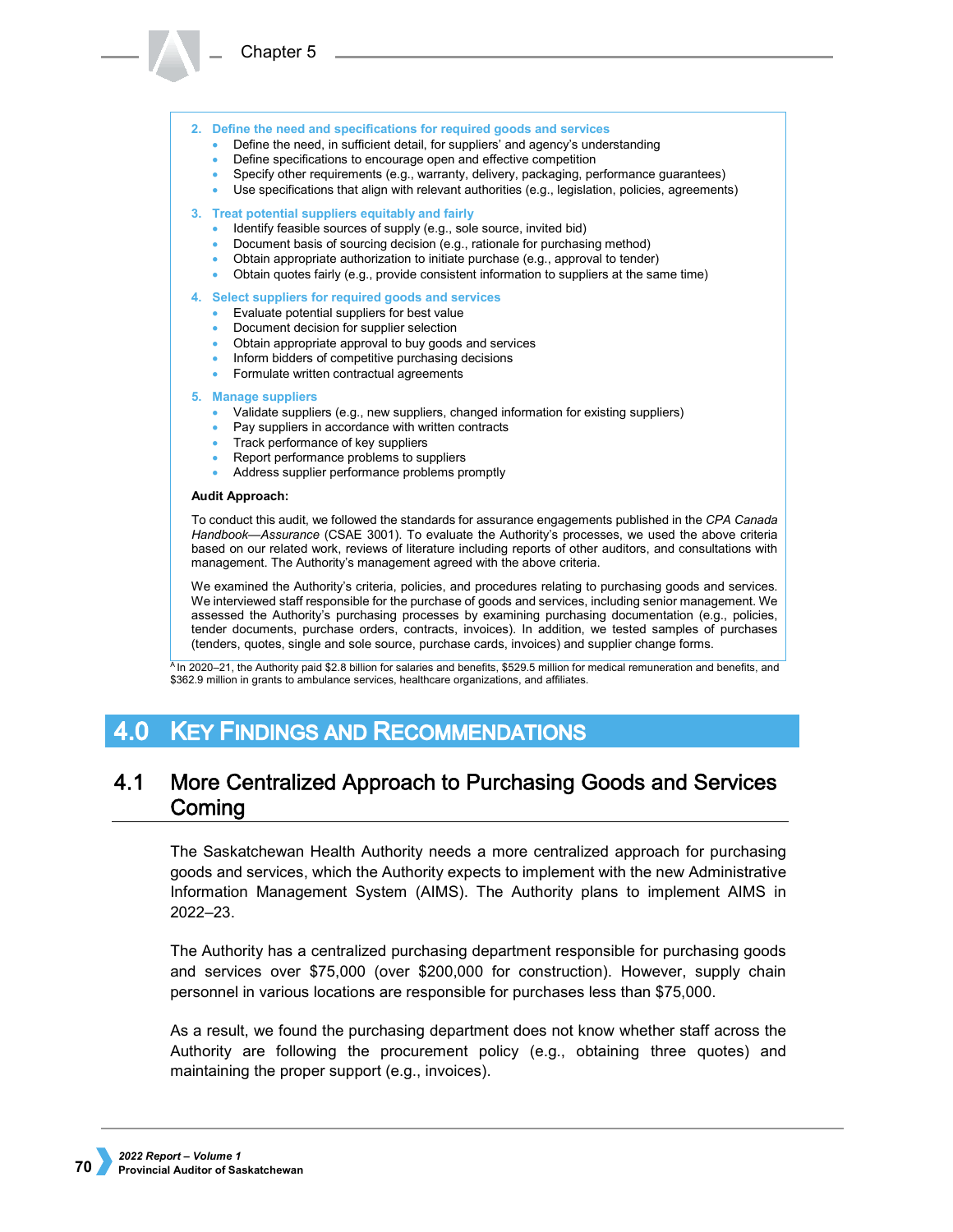We also found the Authority has not developed a standard purchase order template for use across the organization. Various locations use their own purchase order templates. We reviewed three purchase order templates and found templates to be missing terms and conditions that align with good practice (e.g., delivery, liability, or authorization of changes to terms and conditions). We encourage the Authority to develop a standard purchase order template aligned with good practice.

In addition, we found the purchasing department could not always provide support (e.g., tender evaluations, conflict of interest declarations) for public tenders. Authority management indicated this was due to staff inconsistently retaining relevant documentation in the expected centralized location (i.e., shared drive). Rather, staff may save documents in locations (e.g., laptop local drive) the purchasing department cannot access.

In 2022–23, the Authority plans to implement the new Administrative Information Management System (AIMS) to replace the current 11 separate financial systems in various locations across the province used to support purchasing. It expects this new system to address a number of the issues identified in this chapter (e.g., maintaining required information in a centralized location, standardized purchase orders). Having a centralized and easily accessible IT system can save an organization money while storing purchasing documents safely. Automation (e.g., three-way matching, automated invoicing) can also minimize repetitive operational purchasing processes.[4](#page-4-0)

Having a more centralized system for purchasing goods and services will also enable the Authority to better monitor staff compliance with its procurement policy.

#### $4.2<sub>1</sub>$ **Comprehensive Procurement Policy Exists**

The Saskatchewan Health Authority maintains a comprehensive procurement policy with supplemental procedures for purchasing, competitive bidding, and sole sourcing.

In October 2019, the Authority implemented its Procurement and Competitive Bidding Policy and procedures. The Authority makes these policies and procedures available to staff on its intranet, and uses e-mails to advise staff of changes to them. We found these documents clear, concise, and easy to follow.

In addition, our review of these procurement-related policies and procedures found their content consistent with good practice for purchasing goods and services. For example, the Authority's policies and procedures:

- Outline key principles when making purchasing decisions (e.g., achieve best value, conduct purchasing in a fair and equitable manner)
- $\triangleright$  Set out available purchasing methods (e.g., competitive requests for quotes and public tenders, non-competitive purchasing methods such as single or sole source purchases)

<span id="page-4-0"></span> <sup>4</sup> Three-way matching is a process that matches the vendor's invoice to the organization's purchase order to the goods received to help avoid paying an incorrect or fraudulent invoice.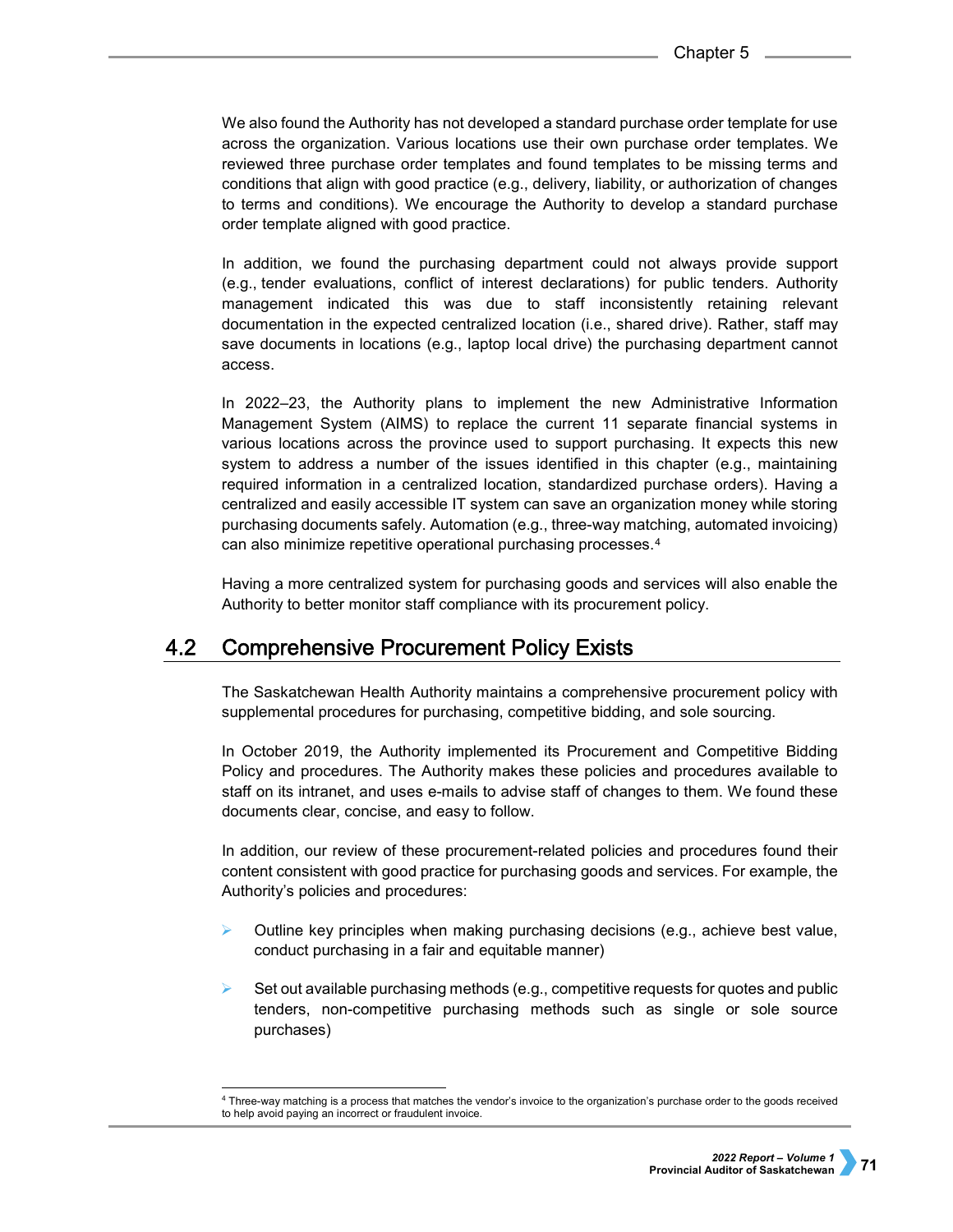

 $\triangleright$  Outline signing authorities for specific positions and types of purchases (e.g., Chief Financial Officer can approve purchases of goods and services up to \$5 million, and capital purchases up to \$15 million)

As shown in **Figure 3**, the procurement policy also sets reasonable dollar-value thresholds to guide staff on which purchasing method to use. Given the Authority's competitive purchasing expectations begin for purchases over \$5,000, our audit focused on purchases greater than that threshold.

### **Figure 3—Thresholds for Purchasing Methods**

| <b>Threshold</b>                                                                                                                 | <b>Purchasing Method</b>                                                                                                                                                                                                                                                                                                                                    |
|----------------------------------------------------------------------------------------------------------------------------------|-------------------------------------------------------------------------------------------------------------------------------------------------------------------------------------------------------------------------------------------------------------------------------------------------------------------------------------------------------------|
| Value less than \$5,000 for products,<br>materials and services (Value less than<br>\$20,000 for construction)                   | For requisitions and contracts under \$5,000 per<br>commitment for products, materials and services (under<br>\$20,000 for construction per commitment), the person with<br>signing authority responsible for budget may approve the<br>purchases without competitive quotes, if sufficient budget is<br>available. Competitive quotes are encouraged.      |
| Value between \$5,000-\$75,000 for<br>products, materials and services (Value<br>between \$20,000-\$200,000 for<br>construction) | For requisitions and contracts ranging from \$5,000-<br>\$75,000 for products, materials and services (\$20,000-<br>\$200,000 for construction) per commitment, a minimum of<br>three (3) competitive quotes are required where possible.                                                                                                                   |
| Value greater than \$75,000 for products,<br>materials and services (Value greater than<br>\$200,000 for construction)           | For requisitions and contracts greater than \$75,000 for<br>products, materials and services (\$200,000 for<br>construction) per commitment, all applicable rules of the<br>Canadian Free Trade Agreement and the New West<br>Partnership Trade Agreement are to be adhered to. <sup>A,B</sup><br>A formal, public competitive bid document must be issued. |
| Value greater than \$365,700 for products,<br>materials and services (Value greater than<br>\$9,100,000 for construction)        | For requisitions and contracts greater than \$365,700 for<br>products, materials and services (\$9,100,000 for<br>construction) all applicable rules of the Canada-European<br>Union Comprehensive Economic and Trade Agreement are<br>to be adhered to <sup>c</sup><br>A formal, public competitive bid document must be issued.                           |

Source: Saskatchewan Health Authority, *Procurement and Competitive Bidding Policy*, pp. 2–3.

<sup>A</sup>*The Canadian Free Trade Agreement* is an intergovernmental trade agreement that came into force on July 1, 2017. Its purpose commits governments to a comprehensive set of rules to reduce and eliminate, to the extent possible, barriers to the free movement of persons, goods, services, and investments within Canada to establish an open, efficient, and stable domestic market[. www.cfta-alec.ca](http://www.cfta-alec.ca/) (19 April 2022).

<sup>B</sup>*The New West Partnership Trade Agreement* is an accord between the Governments of British Columbia, Alberta, Manitoba, and Saskatchewan that creates Canada's largest, barrier-free, interprovincial market.<br>www.newwestpartnershiptrade.ca/the agreement.asp%20 (19 April 2022).

The Canada-European Union Comprehensive Economic and Trade Agreement is a bilateral agreement between Canada and the European Union. It sets new standards for trade in goods and services, non-tariff barriers, investment, government procurement, and other areas such as labour and the environment. [www.international.gc.ca/trade-commerce/trade-agreements](http://www.international.gc.ca/trade-commerce/trade-agreements-accords-commerciaux/agr-acc/ceta-aecg/ceta_explained-aecg_apercu.aspx?lang=eng)[accords-commerciaux/agr-acc/ceta-aecg/ceta\\_explained-aecg\\_apercu.aspx?lang=eng](http://www.international.gc.ca/trade-commerce/trade-agreements-accords-commerciaux/agr-acc/ceta-aecg/ceta_explained-aecg_apercu.aspx?lang=eng) (19 April 2022).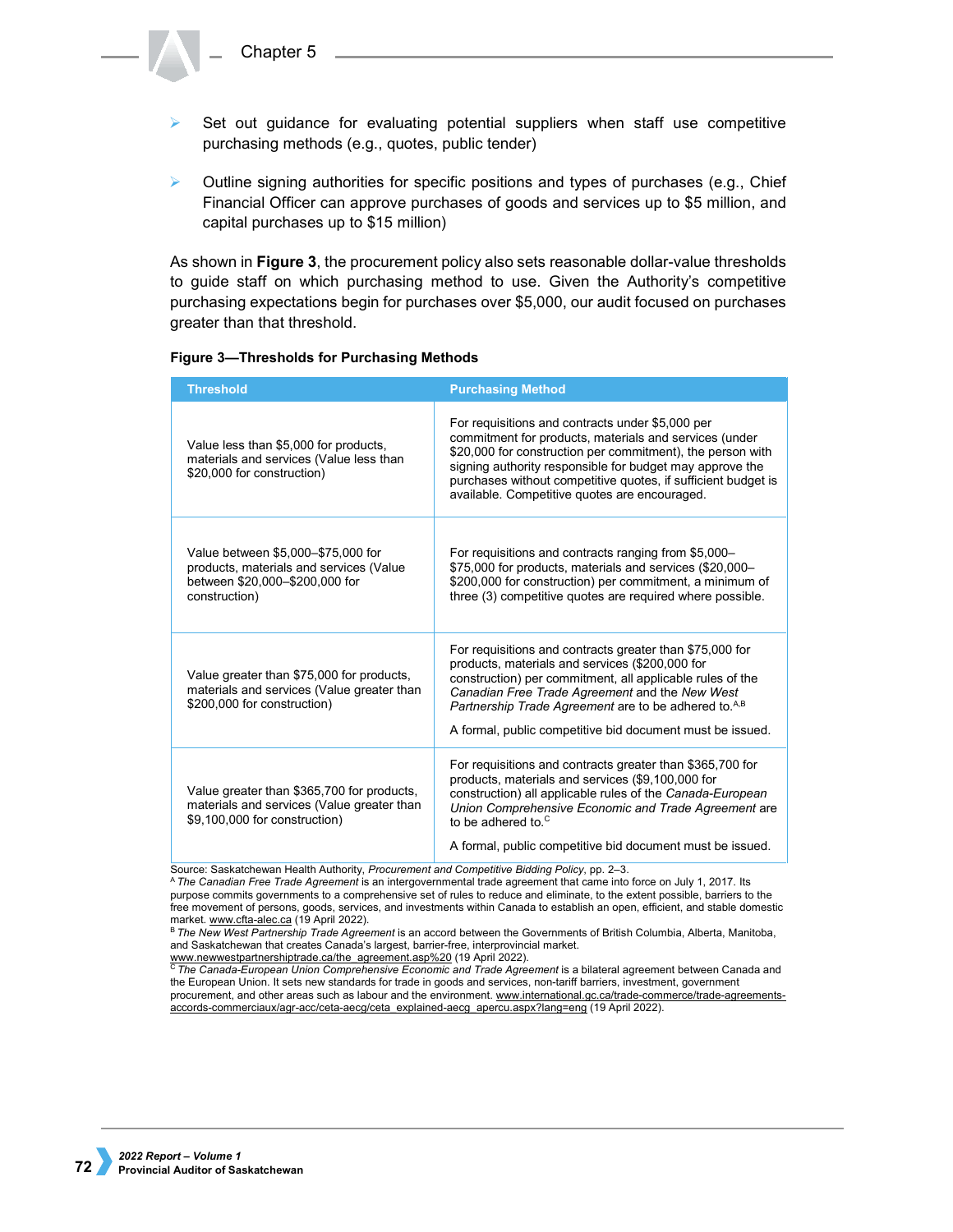We found the Authority's guidance on selecting appropriate purchasing methods aligns with external trade agreements. For example, the *New West Partnership Trade Agreement* requires agencies to use the SaskTenders website to publicly tender purchases of goods and services over \$7[5](#page-6-0),000.<sup>5</sup>

The Authority's procurement policy also sets out guidance for when staff can use noncompetitive purchasing methods (e.g., single or sole source purchases). See **Figure 4** for the exceptions used by the Authority.

### **Figure 4—Exceptions to Competitive Bidding Process**

**Sole Sourcing or Limited Sourcing:** This process will be used when it is either not possible or practical to obtain multiple quotes or responses to tenders as a result of a very limited or specialized marketplace. In the case of sole sourcing, it is necessary to demonstrate that only one supplier is able to meet the needs of the Authority.

**Emergency Situations:** Purchasing where there is an unforeseeable emergency and the goods, materials and services cannot be obtained by means of an open purchasing procedure. The circumstances may include, but are not limited to, pandemic situations, protection of health, safety and well-being of workers, or prevention or relief of critical shortages of essential goods.

**Standardization:** Where a product or service has been standardized to a particular specification through a competitive bidding process, and continued standardization to the specific product can be justified. For example, periodic acquisition of equipment, specific consumables or phased-in equipment purchases over a period of time, where a competitive process has previously taken place.

Source: Saskatchewan Health Authority, *Procurement and Competitive Bidding Policy*, p. 3.

For purchases greater than \$5,000 (and \$20,000 for construction), the Authority expects staff to document sufficient rationale for use of non-competitive purchasing methods through its Sole Source and Exceptions Justification Form. Further, staff must obtain approval for all purchases in accordance with its written delegation of signing authority.

Comprehensive policies help reduce the risk of staff making purchases that are either inappropriate or not in accordance with the Authority's expectations. It also helps the Authority to comply with governing trade agreements, be fair and transparent with potential suppliers, and obtain best value.

### $4.3$ **Procurement Policy Not Always Followed When Using Credit** Cards

The Saskatchewan Health Authority did not always follow its procurement policy, and used non-competitive purchasing methods, when buying goods and services over \$5,000 on credit cards.

At February 28, 2022, the Authority had assigned 611 purchasing cards (i.e., credit cards) to staff.

In September 2021, the Authority drafted a purchasing card policy to apply to all cardholders. The Authority has not yet implemented this policy across the organization; it expects to do so in 2022–23.

<span id="page-6-0"></span><sup>&</sup>lt;sub>5</sub><br>5 The Ministry of SaskBuilds and Procurement administers the SaskTenders website (<u>www.sasktenders.ca</u>) that is the primary gateway for public sector tender notices for Saskatchewan (7 April 2022).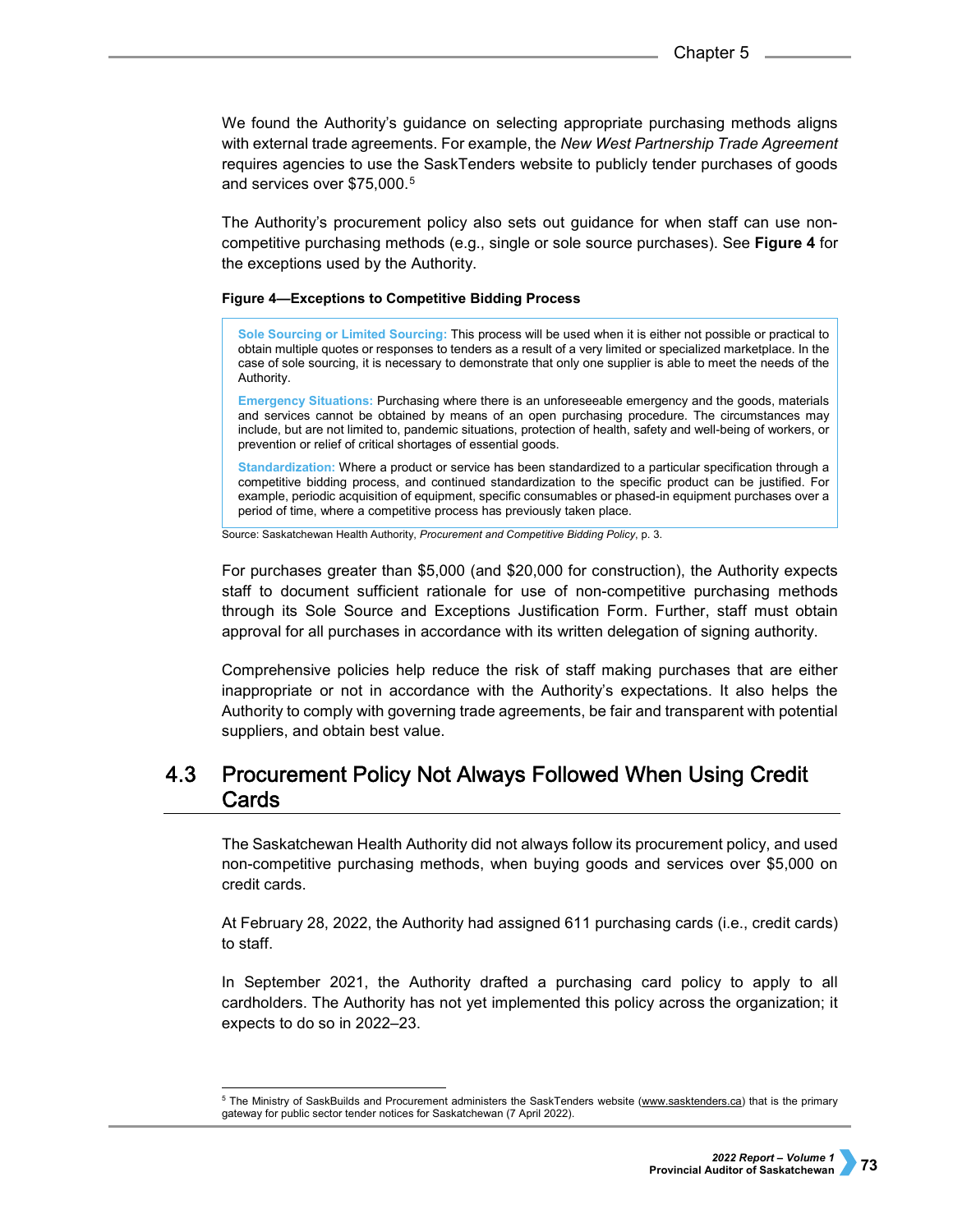In the meantime, Authority staff follow purchasing card policies previously implemented at various locations within the Authority. We found these policies, as well as the Authority's draft purchasing card policy, give staff clear and complete guidance on purchasing card use. For example, the Authority expects staff to generally use purchasing cards to buy small dollar value items (i.e., for purchases less than \$5,000).

See **Figure 5** for further details on the Authority's purchasing card policies.

## **Figure 5—Key Content of the Authority's Current and Draft Purchasing Card Policies**

The Authority's purchasing card policies appropriately set out:

- Responsibilities of cardholders (e.g., accountability for purchases, proper security of cards, requirements to submit monthly expense reports) and requirement for cardholders to acknowledge acceptance and understanding of these responsibilities in writing
- Types of unacceptable purchases (e.g., personal, capital asset)
- Single transaction limits and monthly card limits (transaction limits range from \$500–\$5,000, and monthly limits range from \$2,000–\$20,000)
- Monthly process for reconciling transaction statements to supporting receipts, and related approvals
- Expectation that cardholders must not split purchases to bypass single transaction limits

Source: Adapted from information provided by the Saskatchewan Health Authority.

Certain staff (e.g., maintenance, supply chain) have higher single transaction limits (e.g., \$10,000) to allow them to do their job effectively. If staff need to make purchases in excess of their approved individual transaction limit, they can request a temporary increase to their limit.

We reviewed the individual transaction limits for a sample of five credit cardholders. We found their limits to be reasonable based on their job duties (e.g., supply chain). For two of these cardholders, we noted they each purchased one item greater than their existing individual transaction limits—we found the Authority properly approved temporary limit increases for these transactions.

Between April 1, 2020 and November 30, 2021, we found staff made 41 purchases on credit cards in excess of \$5,000. Credit card purchases ranged from just over \$5,000 to \$34,500 in value. We tested a sample of 32 of these purchasing card transactions over \$5,000 and found appropriate staff approved transactions, and transactions agreed to support (e.g., receipts). We found all purchases appeared to be for appropriate business purposes.

However, the Authority did not always comply with its procurement policy for these purchases, therefore may not have obtained best value in all instances. We found:

 Fifteen transactions where the Authority obtained goods or services from a sole or single supplier and did not document rationale, nor approval, to do so. Of these transactions, in three instances, we determined the Authority should have obtained three quotes prior to selecting the suppliers. For example, the Authority purchased vaccine temperature indicators from a supplier because it used the supplier in the past. The Authority should have obtained quotes to ensure it was still receiving the best value for the item.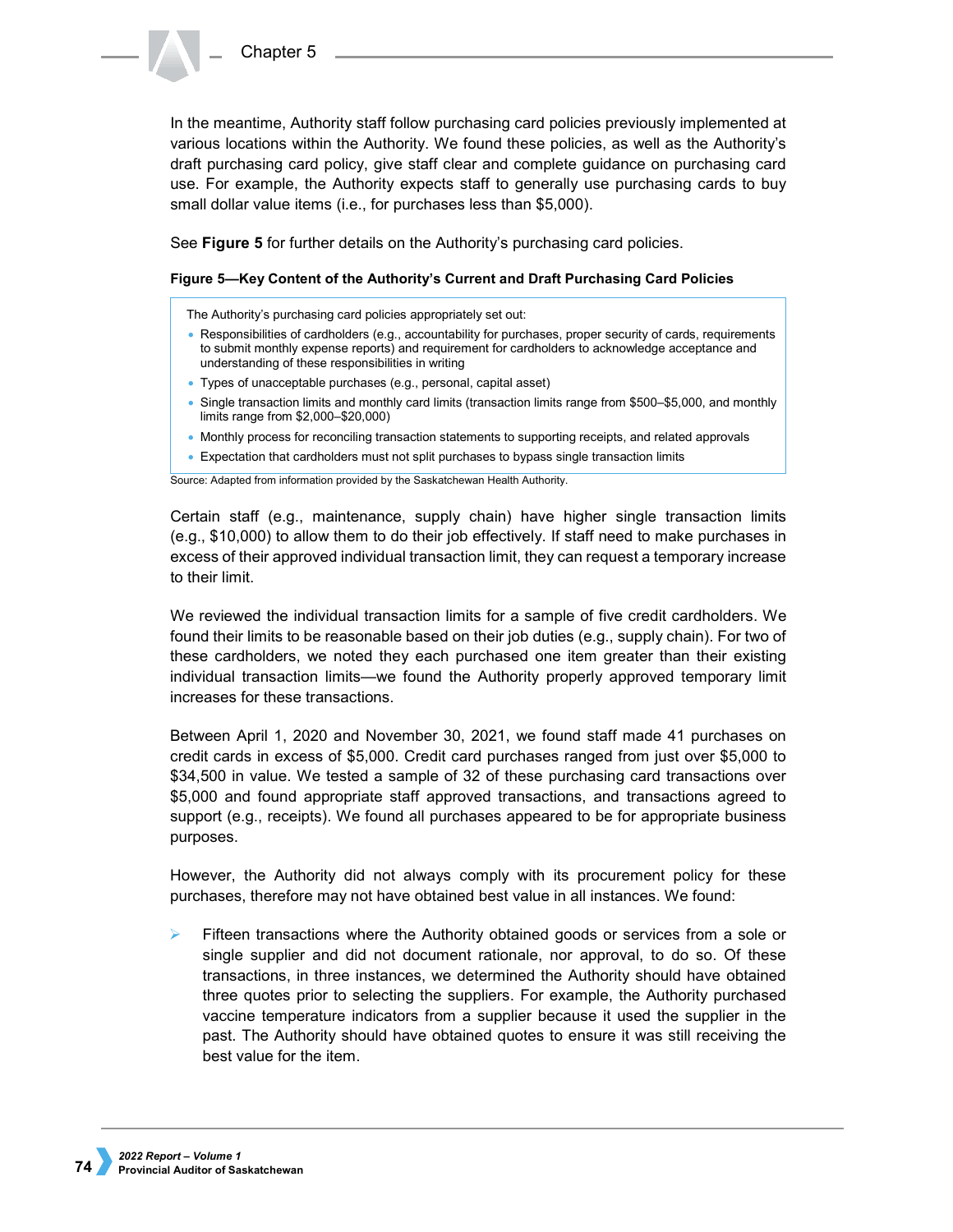- $\triangleright$  For six of the 15 transactions the Authority obtained from a single or sole source, management indicated the COVID-19 pandemic disrupted the supply chain; therefore, it had limited options to obtain the goods or services. However, staff did not complete the Sole Source and Exceptions Justification Form as expected by the procurement policy.
- $\triangleright$  For one transaction, staff purchased a capital-related item (office furniture worth \$9,600), which is not allowed per the purchasing card policy.
- $\triangleright$  Three transactions where the Authority did not provide supporting information (e.g., quotes) to determine the purchasing method, which demonstrates the importance of a centralized IT system to store purchasing documents safely (see **Section 4.1**).

When the Authority does not follow its procurement policy when using credit cards to purchase goods and services over \$5,000, it is at risk of not treating suppliers fairly and equitably, and may not obtain best value when making purchasing decisions.

**1. We recommend the Saskatchewan Health Authority follow its single and sole source requirements when using credit cards to purchase goods and services over \$5,000.** 

### $4.4$ Requirements for Single and Sole Source Purchases Not Followed

The Saskatchewan Health Authority neither consistently documented rationale nor sought approval for the use of single and sole source purchases as expected in its procurement policy.[6](#page-8-0)

We tested 23 single or sole source purchases made by the Authority—these purchases included buying goods and services such as water purification systems and software licences. Our testing of these purchases found the Authority:

- $\triangleright$  Did not complete the justification form for 17 purchases
- $\triangleright$  Did not properly complete the justification form and document its rationale for using single or sole source purchasing for two purchases
- Did not obtain appropriate approval for the purchase (e.g., approved by staff who did not have capital-asset signing authority) for three purchases

Through our testing of purchasing card transactions (see **Section 4.3**), we identified a further 15 single or sole sources purchases where the Authority did not document its rationale, nor its approval, for single or sole source purchases.

<span id="page-8-0"></span> $\overline{\phantom{a}}$  The Chartered Institute of Procurement and Supply defines single source as purposely choosing a single supplier even though others are available. Sole source is when only one supplier for the required item is available. [www.cips.org/en](http://www.cips.org/en-sg/knowledge/procurement-topics-and-skills/strategy-policy/models-sc-sourcing--procurement-costs/single-sourcing-vs-sole-sourcing/)[sg/knowledge/procurement-topics-and-skills/strategy-policy/models-sc-sourcing--procurement-costs/single-sourcing-vs-sole](http://www.cips.org/en-sg/knowledge/procurement-topics-and-skills/strategy-policy/models-sc-sourcing--procurement-costs/single-sourcing-vs-sole-sourcing/)[sourcing/](http://www.cips.org/en-sg/knowledge/procurement-topics-and-skills/strategy-policy/models-sc-sourcing--procurement-costs/single-sourcing-vs-sole-sourcing/) (13 April 2022).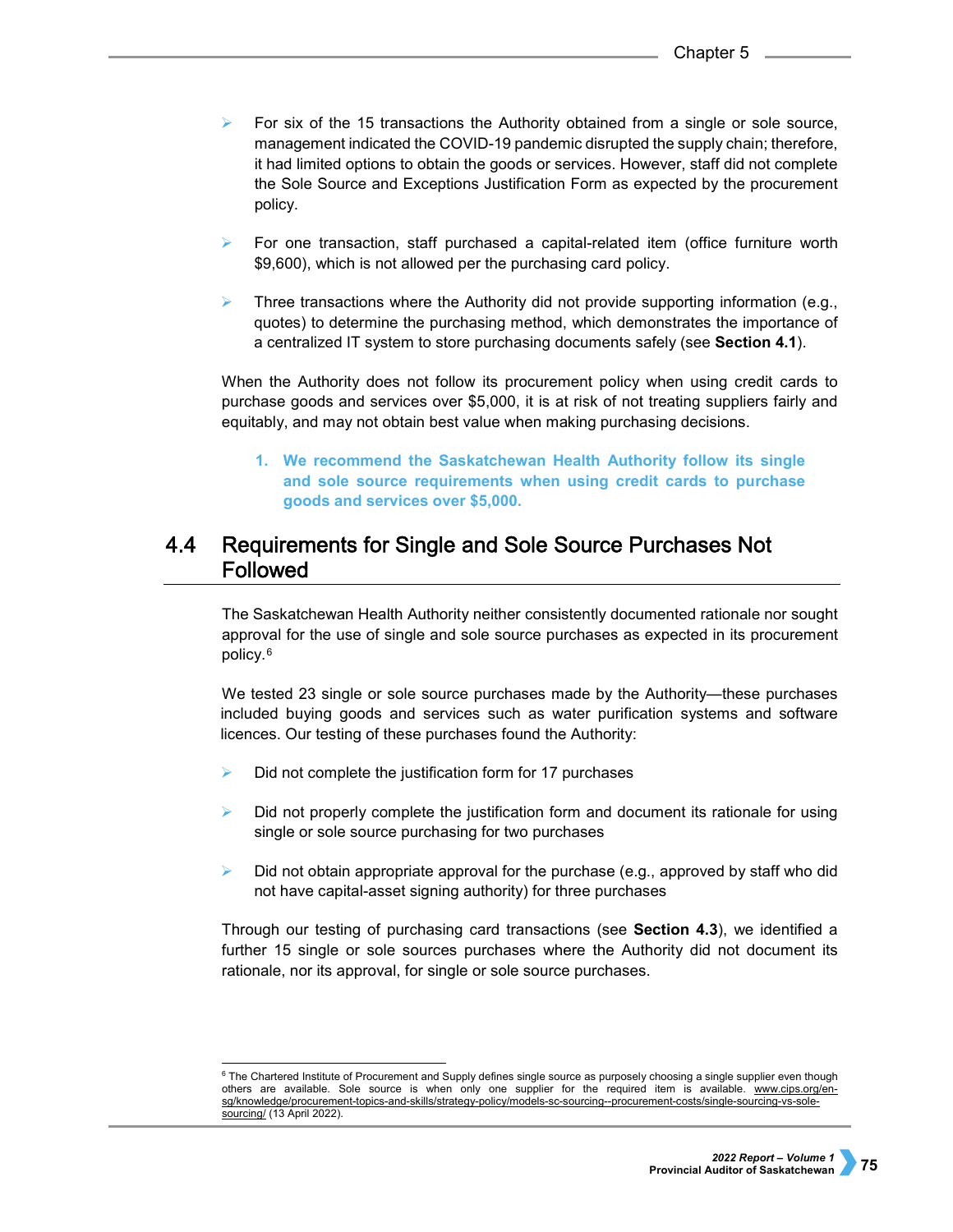When the Authority does not follow its policy when using single or sole source purchasing, the Authority is at risk of not treating suppliers fairly and equitably, and may not obtain best value when making purchasing decisions.

**2. We recommend the Saskatchewan Health Authority follow its procurement policy (e.g., document rationale) when using single or sole source purchasing methods.** 

#### $4.5$ **Purchase Initiation Not Properly Authorized**

The Saskatchewan Health Authority did not always properly authorize the initiation of purchases consistent with its delegation of signing authority.

The Authority uses either contracts or purchase orders as legally-binding purchase documentation. Only Authority staff with written delegation of signing authority are authorized to sign contracts and purchase orders, hence making financial commitments to other parties on behalf of the Authority.

The Authority requires staff to use a contract or purchase order depending on the purchase threshold:

For purchases between \$5,000 and \$75,000, individual business units and staff in various parts of the province are knowledgeable of suppliers frequently used for various types of purchases. After staff obtain three quotes, they issue a purchase order with purchase details including quantity and description, supplier information, and shipping location.

The Authority requires staff with the appropriate delegation of authority to approve purchase orders.

 For purchases greater than \$75,000, the Authority's Procurement Department determines sources of supply through the public tender process. The Authority requires staff to formally document the sourcing decision on its Procurement Confirmation Form that sets out the tender's details such as a preliminary description and specifications of the product or service, total approved budget, and contract term.

The form must be approved by the Executive Director or Director of the area of responsibility, as well as the Director of Procurement.

We tested 41 purchases and found the Authority:

- $\triangleright$  Did not properly authorize the purchase orders for two of 28 purchases. For example, a manager approved a purchase over \$50,000 instead of the appropriate director.
- $\triangleright$  Did not properly approve the Procurement Confirmation Form in four of 13 instances (one form was unsigned; three forms were signed by individuals who did not have the appropriate authority).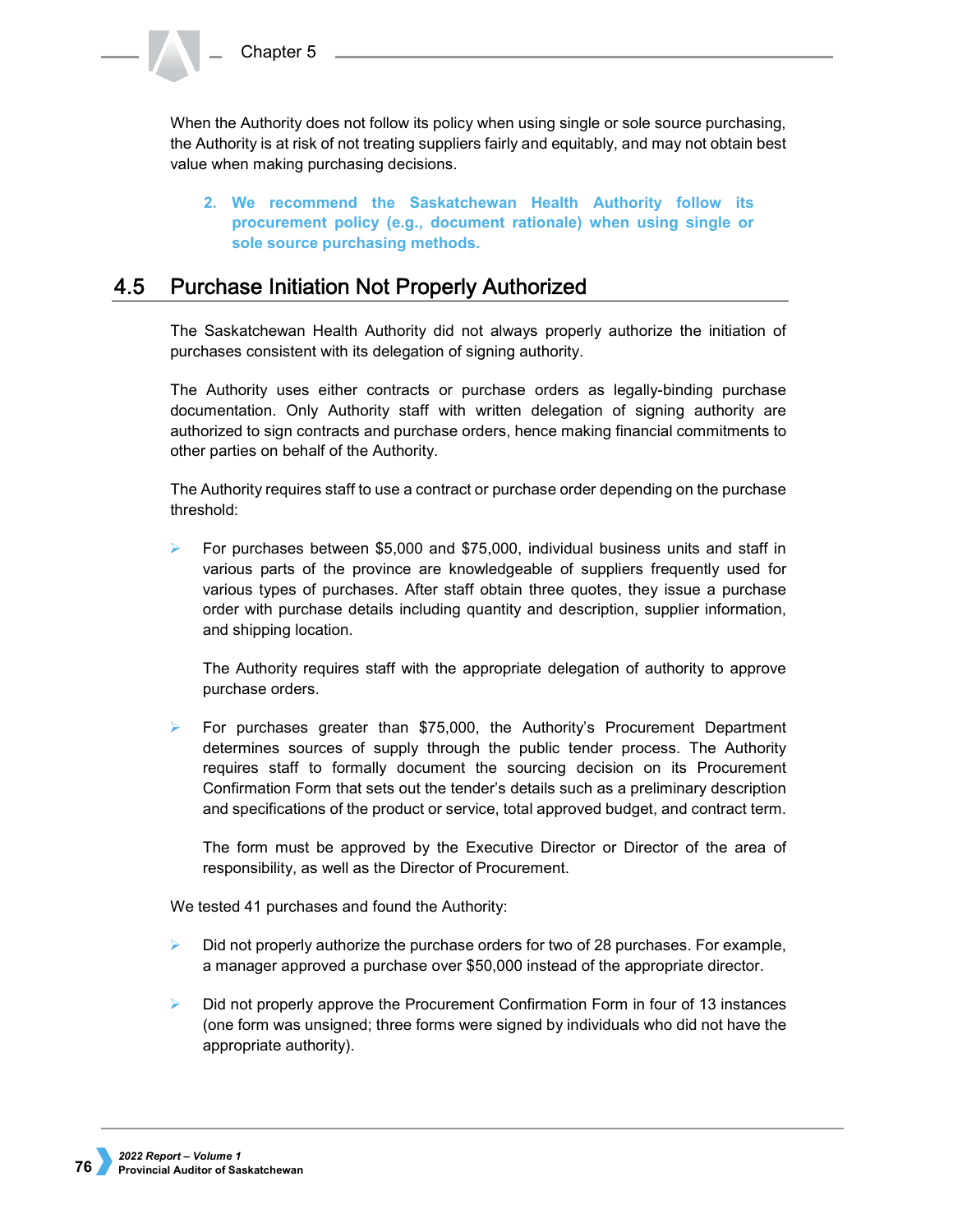The Authority was unable to provide us with either the Procurement Confirmation Form for three purchases or the purchase orders for six purchases; therefore, we could not confirm proper authorization. This illustrates the importance of having a centralized IT system to store purchasing documents safely (see **Section 4.1**).

Inappropriate approvals for purchase initiation increases the risk of the Authority committing to purchases that either do not meet its needs or do not provide best value.

**3. We recommend the Saskatchewan Health Authority authorize the initiation of purchases consistent with its written delegation of signing authority.**

#### 4.6 **Standard Tender Documentation Used for Public Tenders**

The Saskatchewan Health Authority maintains standard tender documentation to release to the public to help ensure tender bidders clearly understand not only what the Authority seeks to purchase, but also to promote fair and efficient competition.

The Authority uses subcommittees to conduct each of its public tenders. Subcommittees usually consist of three to five people typically including purchasing staff, subject matter experts (e.g., IT experts, medical staff), and individuals with prior experience about the type of purchase.

The Authority uses templates to guide subcommittee members in developing detailed tender documents (e.g., request for proposals) for the purchase of goods, services, and construction management services. The templates include considerations such as product quantities, any technical requirements, supply period, delivery timing, and product performance requirements. The templates also include sample evaluation criteria the subcommittee will use to evaluate bidder proposals.

We reviewed the Authority's tender templates and found the templates provide staff with sufficient guidance on the various specifications to include, as well as align with relevant authorities (e.g., legislation, policy, external trade agreements).

The Authority posted 171 public tenders between April 1, 2020 and February 3, 2022 on SaskTenders.

We tested 13 tenders and found the Authority:

- $\triangleright$  Provided sufficient descriptions of specifications to enable suppliers to bid on the tender (e.g., nature/quantity of goods or services, supplier requirements, timeframe)
- Included other requirements where necessary, such as warranty and completion dates for the tenders
- Used specifications that aligned with relevant authorities (e.g., external trade agreements)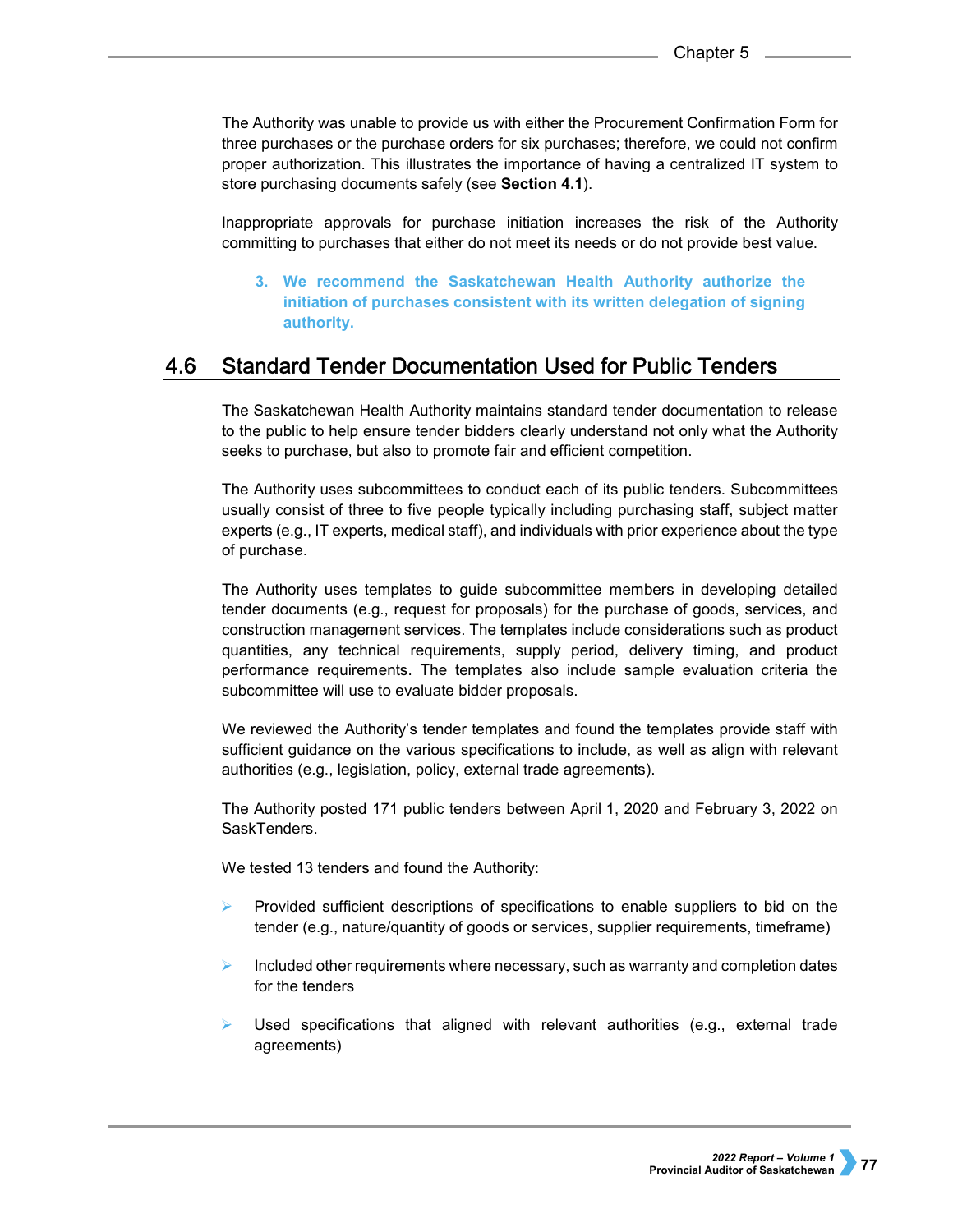Communicated its purchasing process (e.g., process for addressing clarification questions, notification methods, tendering period) and evaluation criteria (including weightings)

Overall, we found suppliers were given sufficient time to prepare tender responses.

Having standard tender documentation promotes consistency across comparable purchases, and can save time. This also results in the Authority providing clear and fair information about the specific purchasing opportunity.

#### 4.7 **Supplier Evaluations for Tenders Not Consistently Documented**

The Saskatchewan Health Authority inconsistently evaluated suppliers when tendering for the purchase of goods and services.

Subcommittee members use tender evaluation criteria to score each bid received on a tender. Purchasing staff combine the results from subcommittee members within a scoring matrix to provide an overall score for each proposal.

We tested 13 tenders and found the Authority used a subcommittee to evaluate the bids for 10 of these tenders. For these 10 tenders, we found each subcommittee consisted of individuals with relevant experience (e.g., engineering consultants, physicians, plant and maintenance managers), and subcommittee members evaluated bids to inform the scoring matrix.

However, in one instance, we found the evaluation criteria used by subcommittee members did not align with the criteria the Authority communicated in the tender documents (e.g., pricing in the tender document was weighted at 30% but 25% was used in the evaluation). We noted the Authority evaluated all of the bids using the same weighted criteria and selected the proposal with the highest score. This oversight did not impact the Authority's award decision. However, having differences in weighting from the original evaluation criteria does not align with good practice and decreases the evaluation process' transparency. This can increase the risk of dissatisfied suppliers or not selecting the appropriate supplier based on the established criteria.

In addition, for the three remaining tenders tested, we found the Authority:

- Received only one bid for two of the tenders. The Authority did not use the evaluation criteria to assess these two suppliers. Good practice suggests still completing the evaluation under such circumstances to determine whether the potential supplier meets the Authority's needs.
- $\triangleright$  Did not provide us with the evaluation support for one tender worth \$726,000; therefore, we do not know whether the Authority fairly evaluated suppliers and awarded the contract based on best value. This could pose financial, legal, and reputational risks to the Authority. A centralized IT system to store purchasing documents will help to prevent this from happening in the future (see **Section 4.1**).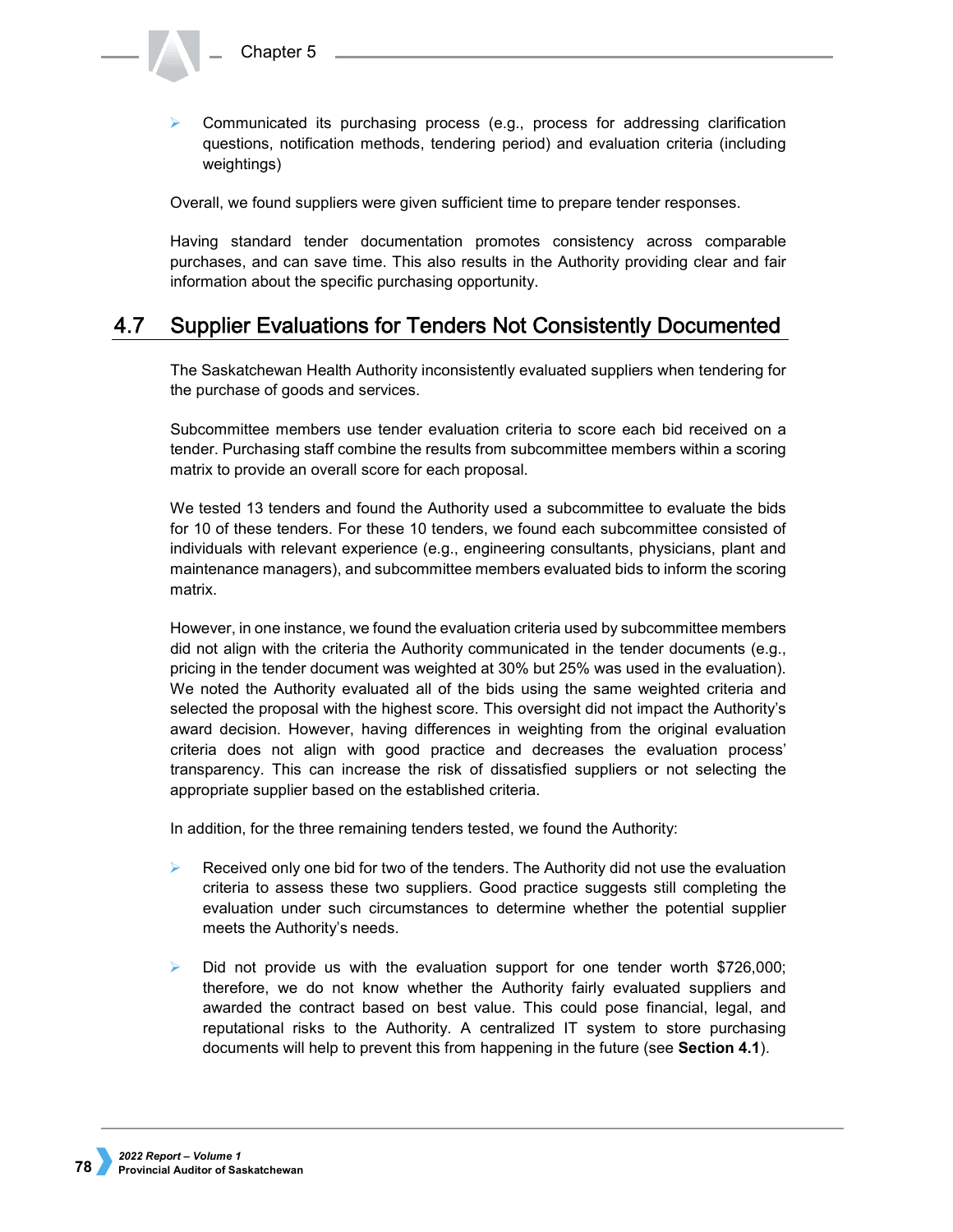Not properly completing evaluations for all tenders increases the risk of selected suppliers not sufficiently meeting the Authority's needs. Without documented evaluations, the Authority cannot sufficiently support its decisions for supplier selection, and demonstrate achievement of best value.

**4. We recommend the Saskatchewan Health Authority consistently evaluate potential suppliers when tendering for the purchase of goods and services.**

#### 4.8 **Conflict of Interest Declarations Not Always Completed**

Saskatchewan Health Authority staff involved in tender evaluations do not always declare conflicts of interest as required by policy.

The Authority's procurement policy requires tender subcommittee members to declare any potential or perceived conflicts of interest in accordance with the Authority's Conflict of Interest Policy. The Authority provides guidance to members on scenarios that may present a conflict of interest, such as a friendship or familial relationship with a potential supplier, or a direct or indirect financial interest in a potential supplier.

For eight of the 13 tenders we tested, we found subcommittee members completed conflict of interest declarations as expected. For one tender, we found a member declared a conflict of interest, and appropriately removed themselves from the subcommittee. For the remaining five tenders, the Authority was unable to provide us with the completed declarations. Having a centralized IT system to store purchasing documents should help to address this (see **Section 4.1**).

Staff with real or perceived conflicts of interest may be biased in their decision-making. Not requiring subcommittee members to complete conflict of interest declarations, or not effectively maintaining declarations, increases the risk of the Authority not being able to illustrate fair and equitable treatment of potential suppliers.

**5. We recommend the Saskatchewan Health Authority obtain conflict of interest declarations from tender subcommittee members, as required by its conflict of interest policy.** 

#### **Supplier Award Decisions Not Always Properly Authorized** 4.9

The Saskatchewan Health Authority did not always properly authorize supplier award decisions.

Once the tender subcommittee determines the scoring matrix for a tender, the project lead prepares a recommendation for award using the Authority's Contract Authorization to Proceed Form. This form outlines key information on the decision for supplier selection (e.g., details of contract, budget, scores of all bidders). As indicated on the form, it must be approved in accordance with the Authority's delegation of authority. Approval of the form documents the Authority's approval to award a tender to the selected supplier.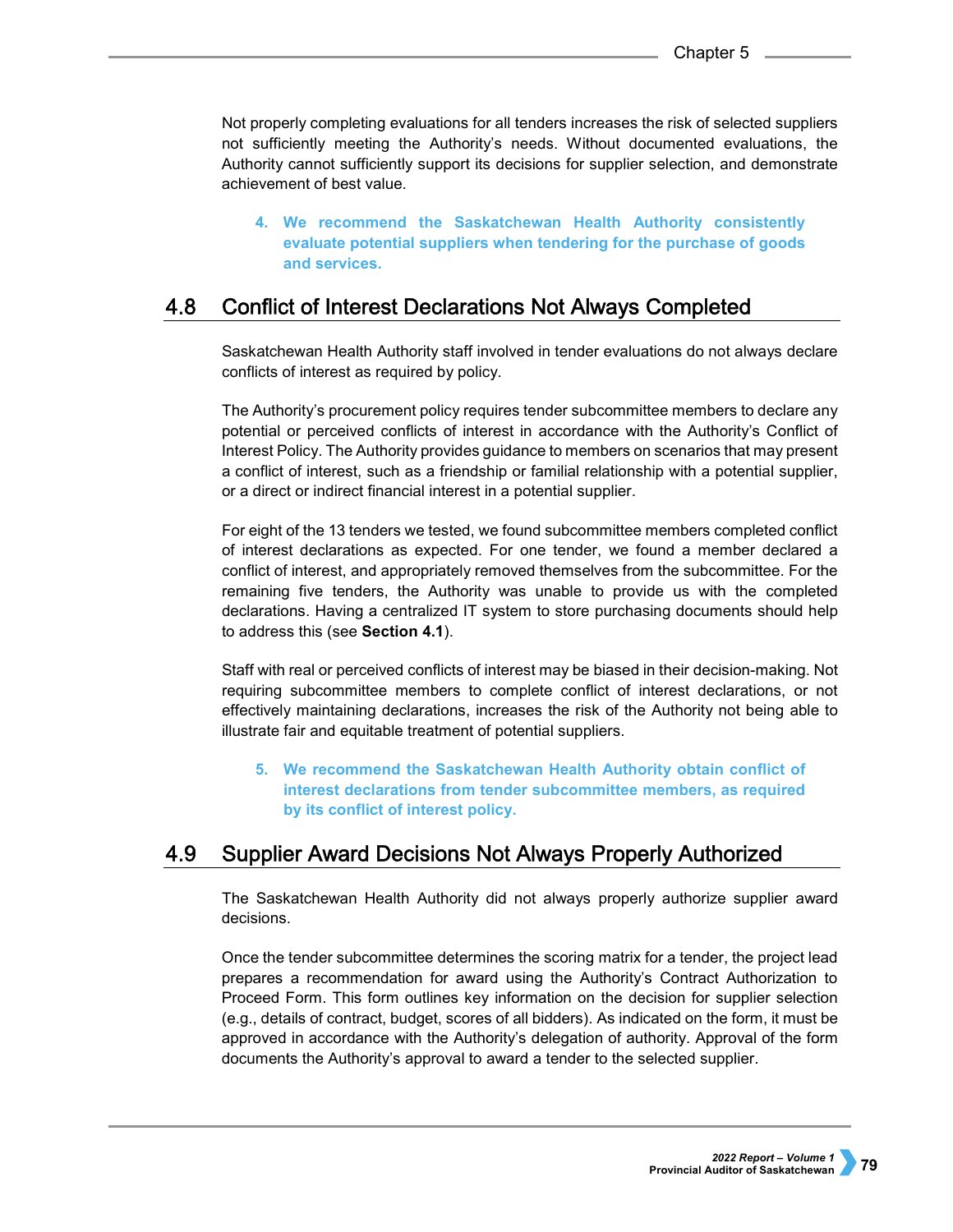We tested 13 tenders and found the Authority did not always properly authorize decisions for supplier selection. However, in all instances where the Authority provided support for the tenders (see **Section 4.7**), it appropriately awarded the contract to the highest scoring supplier.

We found the Authority:

- Did not authorize the supplier selection (i.e., unsigned form) for two tenders. In one instance, the Authority appropriately approved the contract with the selected supplier. However, in the other instance, the Authority also did not approve the related contract (i.e., the contract was also unsigned). See **Recommendation 7**.
- $\triangleright$  Did not authorize the supplier selection in accordance with its delegation of authority (e.g., an Executive Director should have approved the supplier selection rather than a Director) for one tender. We also found the contract was not appropriately approved, as an individual with capital-asset signing authority did not sign the contract as required. See **Recommendation 7**.
- Approved the supplier selection two days after signing a contract with the successful supplier for one tender.

The Authority was unable to provide us with the Contract Authorization to Proceed Form for one tender; therefore, we were unable to assess proper authorization. However, we found only one supplier bid on this tender, and the Authority appropriately approved the contract.

**Section 4.12** further describes our findings and recommendation associated with the Authority's contract authorization.

## 4.10 Improved Communication of Supplier Award Decisions Needed

The Saskatchewan Health Authority did not consistently communicate supplier award decisions to suppliers as required.

Once the appropriate signing authority approves the recommended supplier for the tender award, the Authority notifies the successful bidder with a letter of intent. It also sends letters of regret to all unsuccessful bidders after it signs the contract with the successful bidder. Staff use template letters for communicating results, which appropriately notify bidders whether they were successful, or not.

We tested 13 tenders and found the Authority:

- Did not send letters of regret to the unsuccessful bidders for one tender
- Did not send out a letter of intent to the successful bidder for two tenders

The Authority was unable to provide support for five tenders; therefore, we were unable to assess whether communications with suppliers occurred. Having a centralized IT system to store purchasing documents may help address this (see **Section 4.1**).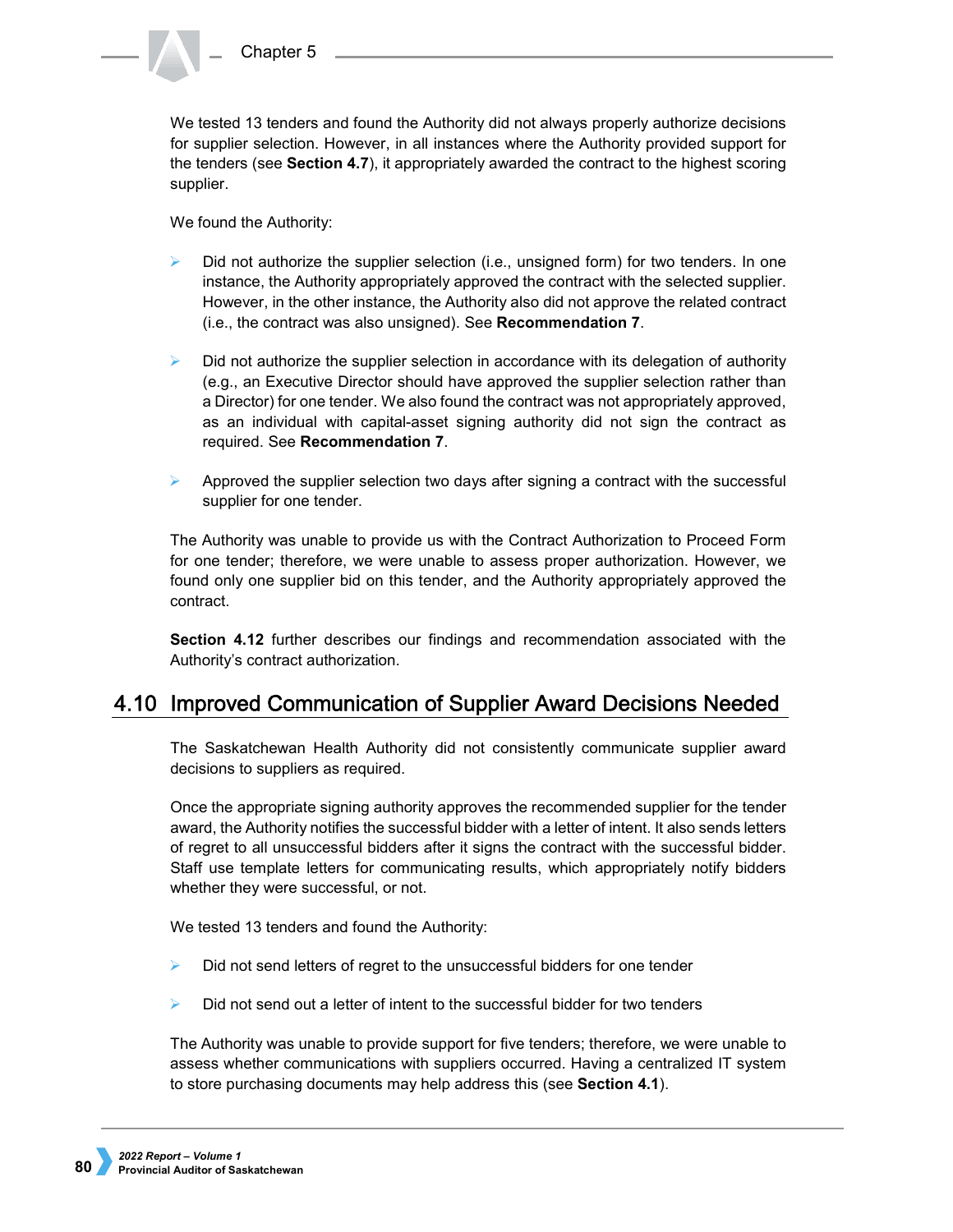The Authority has not set timelines for sending the letters to suppliers. However, we found the Authority sent letters in a timely manner, between 1–30 days after bidding closed.

In addition, the Authority requires staff to publicize contract award notices within 72 days of awarding the contract (e.g., posting notices on the SaskTenders website). Management noted it is the responsibility of the tender project lead to update SaskTenders' website.

For seven of the 13 tenders we tested, we found the Authority did not update the SaskTenders website with contract award details. We also found one instance where the Authority posted award details 142 days after awarding the contract. Management indicated the delay was due to staff oversight.

We also analyzed the status of 171 public tenders the Authority completed between April 1, 2020 and February 3, 2022. We found the Authority did not have contract award information posted on SaskTenders for approximately 75% of its public tenders during that period.

Not communicating supplier award decisions makes it difficult for the Authority to demonstrate that its purchasing process is fair and transparent, and it may be in violation of external trade agreements.

## **6. We recommend the Saskatchewan Health Authority consistently communicate supplier award decisions for public tenders as required by its procurement policy.**

Through its public tender documents (e.g., request for proposal), the Authority communicates steps for bidders to request a debrief session, or to file a complaint.

The debrief process provides both the Authority and bidders (both successful and unsuccessful) an opportunity to provide comments and feedback on the public tender process. Between April 1, 2020 and February 3, 2022, the Authority held about 350 debriefs (an average of two bidders per purchase).

If a bidder feels either the Authority did not treat them fairly or the tender process was biased, they can file a complaint. The Authority will review relevant documents to resolve the complaint. Between April 1, 2020 and February 28, 2022, the Authority received two complaints. It resolved one complaint, but continues to resolve the other; both had allegations of unfair tender processes.

## 4.11 Robust Contract Templates Used

The Saskatchewan Health Authority established, and consistently used, robust contract templates when drafting and finalizing contracts with suppliers.

The Authority developed standard contract templates for the different types of goods or services it purchases (e.g., goods, services, construction). According to Authority management, in 2018, the Authority's legal counsel reviewed its contract templates. We assessed the templates and found they aligned with good practice.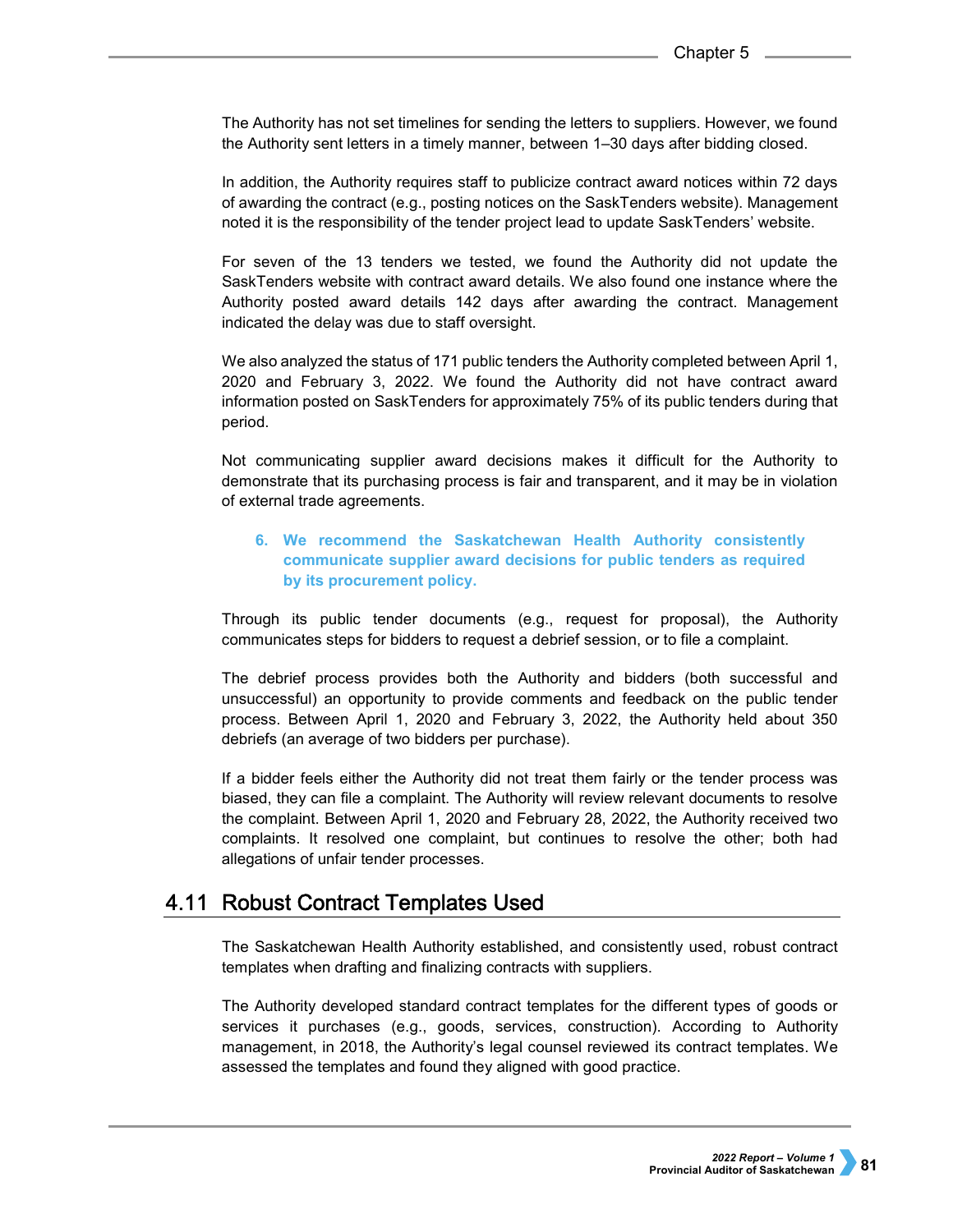

The Authority uses either contracts or purchase orders as legally-binding purchase documentation. When staff use contracts, the Authority expects them to use these templates when drafting the contracts. For each of the 44 purchases we tested where the Authority had support, the Authority used the appropriate contract or purchase order as expected.

Maintaining robust standard wording of contracts (contract templates) helps organizations to save time on purchasing activities, and can reduce legal costs. They can also help both staff and suppliers consider and understand key aspects common to purchasing certain types of goods and services.

## 4.12 Some Contracts Not Properly Authorized

The Saskatchewan Health Authority did not always properly authorize contracts.

After the Authority approves the recommended supplier, it will enter into a contract (i.e., written contract or purchase order) with that supplier. For 37 of the 54 purchases we tested (made through tenders, quotes, and single or sole sourced purchasing methods), the Authority appropriately completed and authorized the contracts or purchase orders for these purchases.

However, for the remaining 17 purchases tested, we found:

- One written contract was not signed by either the Authority or the supplier.
- Five contracts (three written contracts; two purchase orders) were not approved in accordance with the Authority's delegation of signing authority. For example, the Authority purchased a piece of capital equipment for about \$370,000, but individuals with capital-asset signing authority did not authorize the contract.
- Eleven contracts where the Authority was unable to provide us with the related purchase order or written contract; therefore, we were unable to assess the authorization associated with these contracts. Again, this further supports the need for having a centralized IT system to store purchasing documents (see **Section 4.1**).

Not executing contracts in accordance with expectations (e.g., not in accordance with delegation of signing authority) increases the risk of the Authority making inappropriate purchases, being vulnerable in contract disputes, and not receiving expected goods or services when needed.

## **7. We recommend the Saskatchewan Health Authority authorize contracts for goods and services in accordance with its delegation of authority.**

# 4.13 Suppliers Paid Appropriately

The Saskatchewan Health Authority paid its suppliers consistent with approved purchase orders and contracts.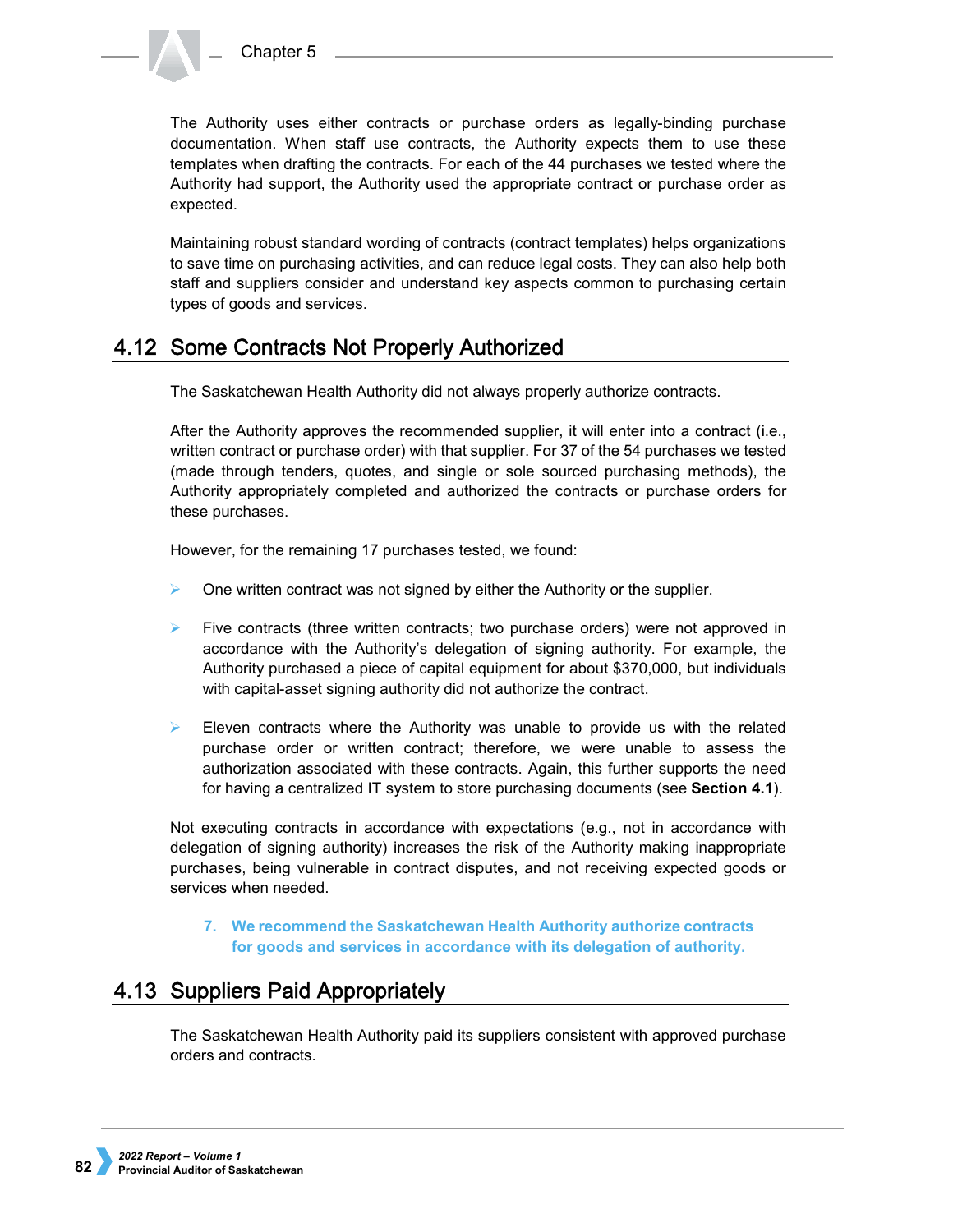The Authority's Finance departments process supplier invoices. Authority staff are to ensure the payment is properly authorized and goods are received before the payment is made. The Authority pays suppliers after staff match invoices to approved purchase orders/contracts.

For each of the 43 purchases we tested (where support was provided), invoices/payment amounts matched approved purchase orders/contracts. For the other 11 purchases, the Authority was unable to provide us with support (e.g., contracts, invoices). Having a centralized IT system to store purchasing documents should help address this (see **Section 4.1**).

Also, as noted in various sections, the Authority is not identifying non-compliance with its procurement policies when processing payments. We found:

- Contracts are not always properly approved—see **Section 4.12**
- Sole and single source purchases are not sufficiently justified—see **Section 4.4**
- Purchases were not approved by the appropriate level of staff—see **Section 4.4**
- Purchase initiations (e.g., purchase orders) were not properly authorized—see **Section 4.5**

Staff responsible for processing payments can play an important role in detecting noncompliance with procurement policies and reinforcing their importance.

## 4.14 Validity of Suppliers Not Confirmed, Separation of Incompatible **Duties Needed**

The Saskatchewan Health Authority does not always document due diligence procedures taken to confirm the validity of suppliers before paying them, and has not adequately segregated incompatible duties related to paying suppliers.

Numerous staff within the Authority have the ability to change or set up new suppliers in various financial systems. As a result, there is not one comprehensive master listing of suppliers. The Authority was unable to tell us how many total suppliers it has in these various systems. Furthermore, it does not periodically review the list of suppliers and remove any suppliers no longer used. The Authority will have to ensure it removes any duplicate suppliers before it transfers suppliers into the new IT system—AIMS (see **Section 4.1**).

The Authority requires staff to complete a supplier change form when creating or changing supplier information. Supplier information in the various financial systems includes the supplier's name, vendor number, address, and banking details. The Authority expects staff to confirm the validity of suppliers (e.g., confirm GST or PST number, phone call) and appropriately approve the supplier change form prior to setting up a new supplier or changing a supplier's information.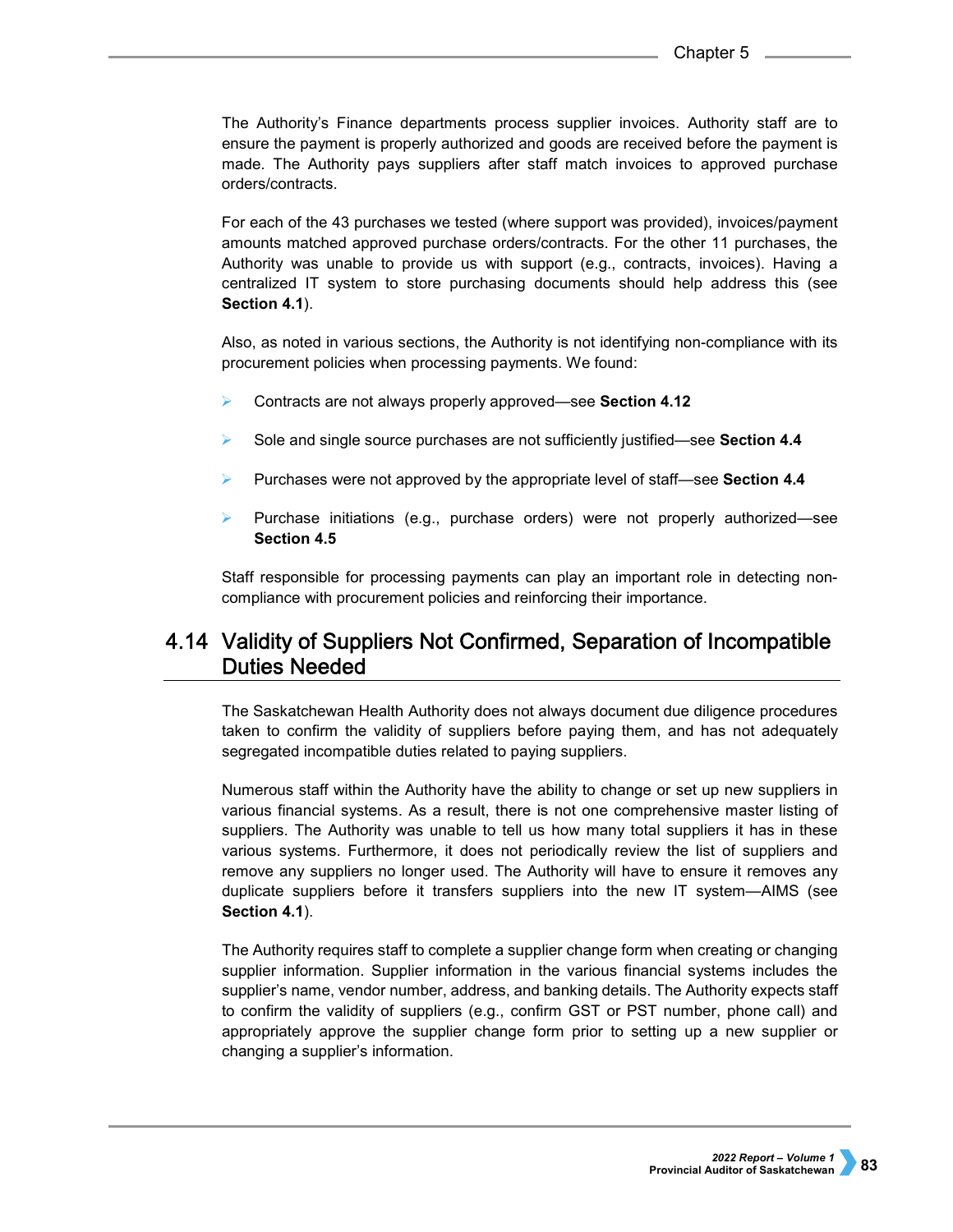We tested a sample of 29 supplier changes and found staff did not:

- Approve 15 supplier changes
- Maintain support to confirm validity for one supplier change

In addition, we found certain staff have the ability to both enter new suppliers into the financial system and approve invoices for payment. This increases the risk that staff could set up a fictitious supplier and bill the Authority for goods and service not provided.

We reported similar findings in our *2021 Report – Volume 2*, Chapter 11. We recommended the Saskatchewan Health Authority separate incompatible duties. The Standing Committee on Public Accounts agreed with this recommendation on March 1, 2022.

Not confirming the validity of suppliers before adding or updating them in the financial system, along with inadequately separating incompatible duties, increases the risk of fraud and not detecting errors. In addition, it increases the risk of making payments to fictitious suppliers.

## 4.15 Performance of Suppliers Not Periodically Assessed

The Saskatchewan Health Authority does not periodically assess supplier performance.

Various supply chain staff within the Authority meet daily (via virtual meetings) to discuss supply chain issues, supplier issues, and upcoming purchases. They maintain a daily huddle action-log that tracks progress on supply chain issues to help monitor issue resolutions. For example, we found staff documented when they expect to receive supplies or whether they should consider a substitute.

Per our review of the action-log between August 10, 2021 and March 21, 2022, staff did not note any supplier performance issues.

The Authority does not formally assess whether suppliers performed to a satisfactory level (e.g., timelines met, quality of the work acceptable) after the conclusion of the contract or after its receipt of goods and services.

Good practice suggests using formal processes to assess the performance of suppliers so an organization knows which suppliers it can use in the future. It also suggests documenting assessment results so it can be shared with all areas involved in purchasing decisions. This allows for appropriate consideration of supplier performance when making future purchasing decisions.

Assessing suppliers at the conclusion of a contract is important as assessments can affect whether suppliers are selected for future projects. Without a consistent process to assess and track supplier performance, the Authority increases its risk of using unqualified or inappropriate suppliers (e.g., use of suppliers who did not perform as expected in the past).

## **8. We recommend the Saskatchewan Health Authority establish a formal process to assess and track supplier performance.**